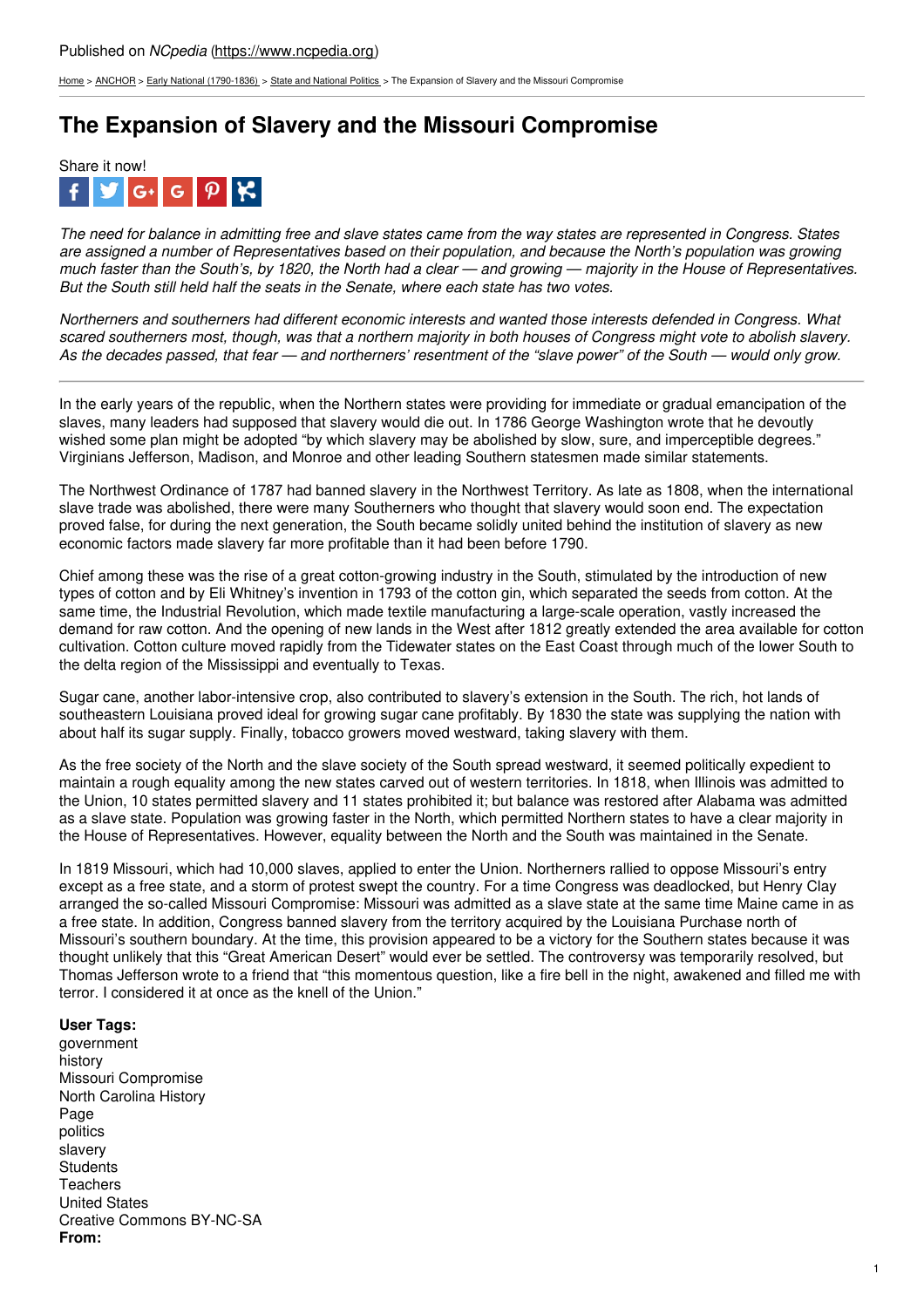LEARN NC North Carolina History: A Digital Textbook **Copyright Date:** 2009 **People:**



Henry Clay arranged the Missouri Compromise to maintain the balance between slave and free states.

# **Primary Sources:**

Northwest Ordinance (1787)

### Missouri Compromise (1820)

# **Artifacts:**



This map shows the United States as it existed in 1820, with past and future territorial expansion.